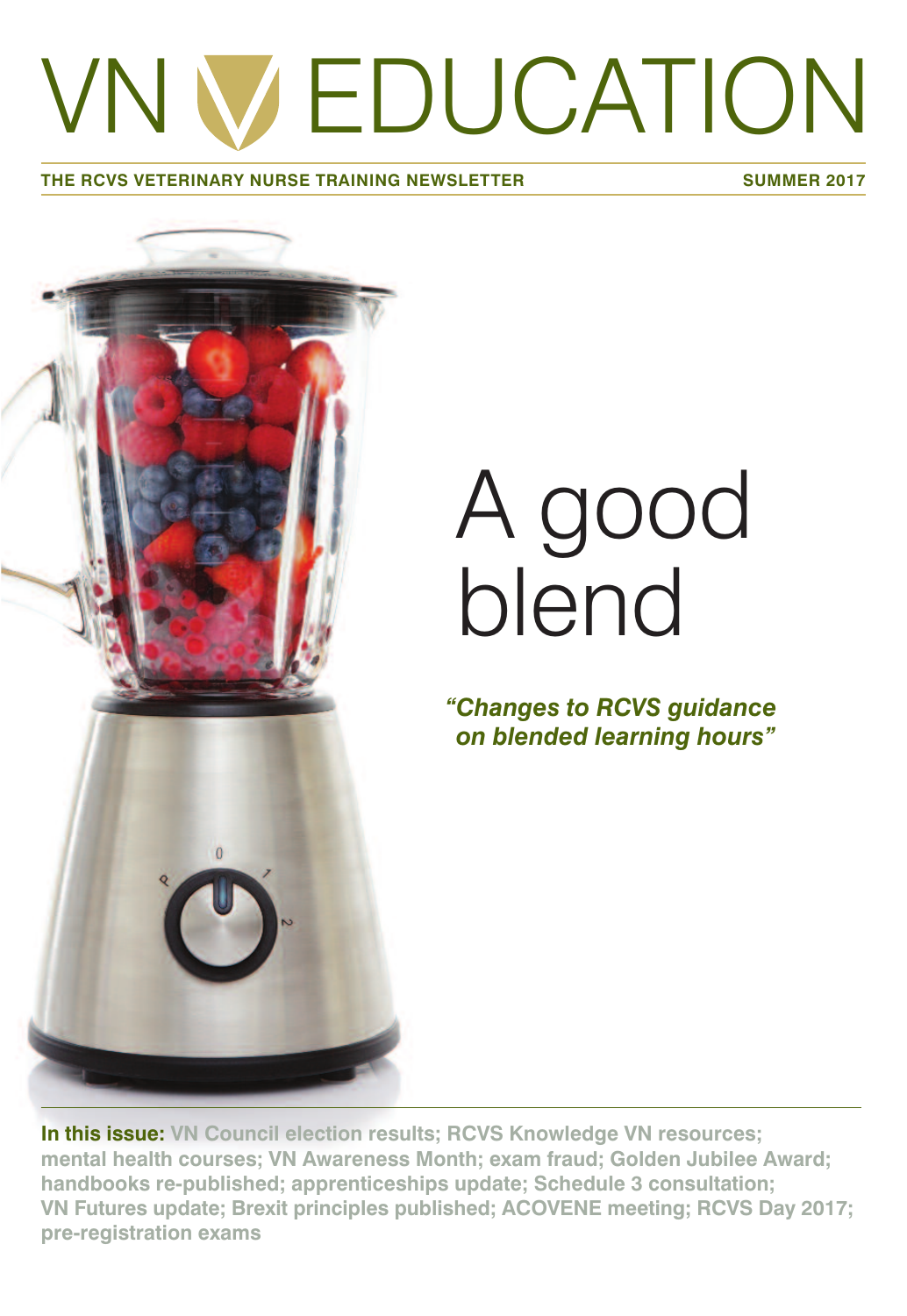# VN Council 2017 election results

#### **Best ever turnout**



*Susan Howarth (left) and Andrea Jeffery*

**This year saw the best ever turnout in the**<br> **Veterinary Nurses Council election since**<br> **Veterinary nurses. they started in 2002, with 14.5% of the electorate (or 2,092 individuals) casting a vote for their preferred candidates. Last year 10.9% of the profession voted.**

Four candidates stood for VN Council this year – two of whom were current members and two of whom were new. Current member Andrea Jeffery was re-elected with 1,293 votes, while new member Susan Howarth was elected with 1,064 votes. Both will take up their four-year terms on VN Council at RCVS Day in July. Liz Cox, Chair of VN Council, said: "Congratulations to both those elected to VN Council and thank you to all those who stood as candidates in the elections. I would especially like to thank Marie Rippingale for her contribution to VN Council over the past few years.

"The fact that both record numbers and proportions of the profession voted this year is testament to our efforts to further increase engagement with veterinary nurses. Conscious efforts were made by the team at the College to make voting easier this year with secure links to the voting websites sent by email and regular email reminders to those who hadn't yet voted.

### *"The fact that both record numbers and proportions of the profession voted this year is testament to our efforts to further increase engagement with*

"The number of people voting in this election has usually been very low and, so while we are glad to see an increase, we recognise that this is still a pretty small proportion of the profession. Projects like VN Futures and our consultation on potential changes to Schedule 3, both of which have heavily involved members of VN Council, demonstrate that discussions and decisions made by Council members are important and do have an impact on daily practice.

"Over the coming months and years we will continue to engage with the profession in a variety of ways to make sure this message is getting out there."

Six veterinary surgeons were also elected to RCVS Council, on a turnout of 22.8%.

## Higher education experts wanted

#### **Visitor team members**

**We are currently looking for RVNs or MsRCVS who have been in the higher education sector for five or more years to join our visitation team which ensures that new and re-validated veterinary nursing courses are compliant with our standards.**

Visitors will need to have good knowledge and experience of the delivery of RCVS standards in the context of higher education, good problem-solving skills (including the ability to interpret large amounts of complex information) and good communication skills.

Visitations generally last for a day and visitors will need to be able to devote time both before and afterwards

for reading and preparing reports. The list of visitors will be periodically re-examined by the VN Education Committee, but successful applicants should expect to remain on it for a period of approximately five years before reapplying. Furthermore we also pay loss of earnings plus expenses.

If you are interested in applying you can contact Lily Lipman, Qualifications Manager, for an initial enquiry on **l.lipman@rcvs.org.uk**. Applications are considered by the VN Education Committee on recommendations from our VN Department.

We are also looking for student visitors – please contact Lily for details.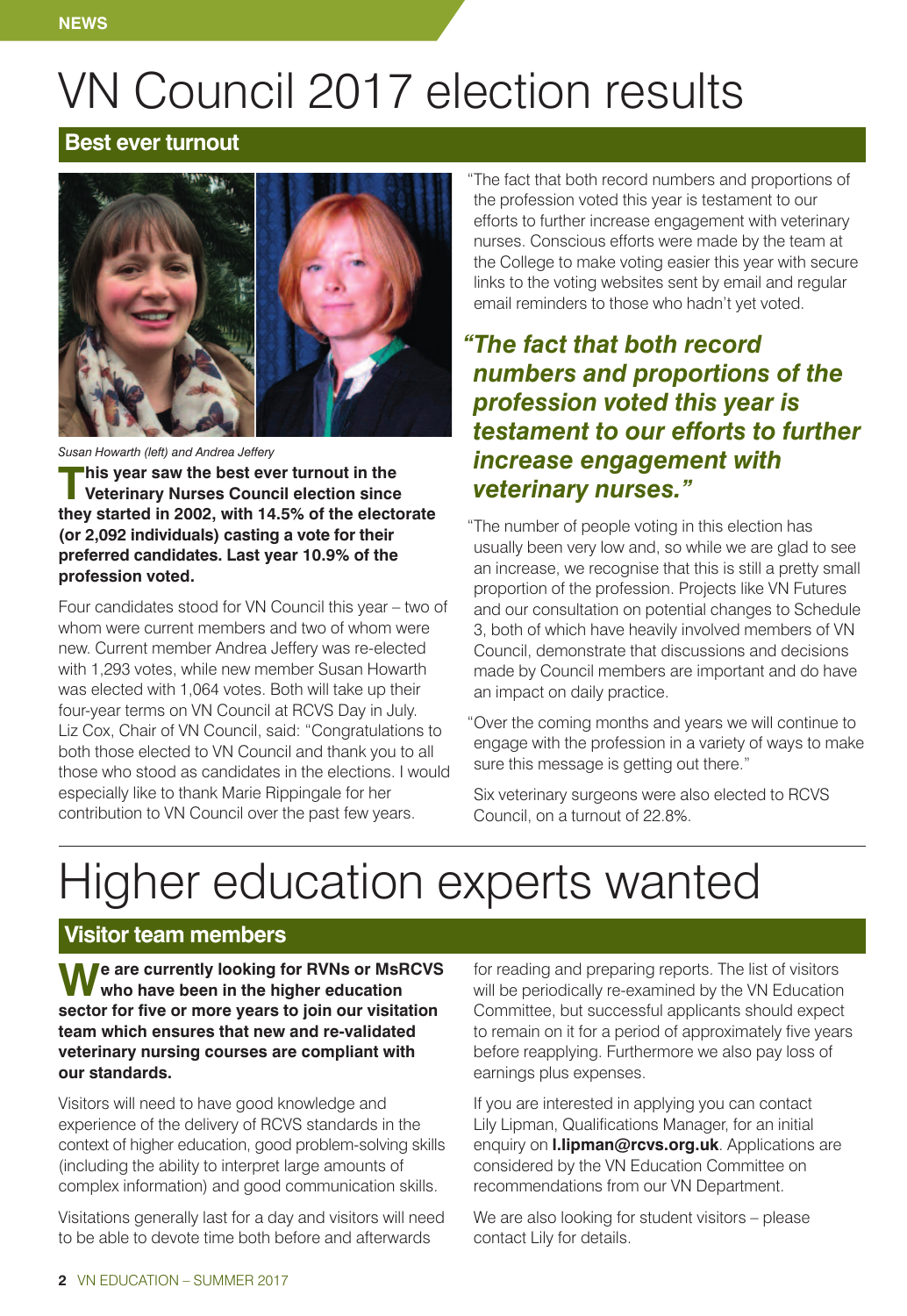# Shoring up knowledge

#### **RCVS Knowledge and resources for VNs**

**RCVS Knowledge, the College's associated charity, is keen to hear from veterinary nurses with a passion for evidence-based veterinary medicine (EBVM) to get involved in its EBVM network and journal,** *Veterinary Evidence***, as reviewers.**

The journal offers a variety of relevant content including Knowledge Summaries, articles and podcasts. One 'Topic in Focus', for example, titled 'Continuing Professional Development for VNs', provides a useful compilation of relevant resources for CPD, while a podcast describes itself as 'A simple guide for veterinary nurses to conducting evidence-based research in clinical practice'.

If you are interested please get in touch by emailing **info@rcvsknowledge.org**, or **bridget@veterinaryevidence.org** for information about Knowledge Summaries.

The charity has many resources which may be of use to veterinary nurses. The Library, for example, only costs £45 per year for veterinary nurses, and can provide answers for a client's query, papers for a project, or just a way to keep up-to-date with the latest research.

With just one login from any internet-enabled device, Library membership provides access to a wide range of electronic journals, as well as the key veterinary bibliographic databases and a free subject alert to veterinary nurses.

#### *"The Library, for example, only costs £45 per year for veterinary nurses."*

Library resources not only support daily clinical practice, they can also help with CPD:

- Reading and reflecting on literature
- Reading around topics of interest can reinforce learning from other CPD activities, making every pound spent on CPD as effective as possible.

For a three-day free trial, visit the Library membership webpage or email **library@rcvsknowledge.org**.

### Managing the mind

#### **Mental health courses for managers**



**Our Mind Matters Initiative (MMI) has joined with the Veterinary Practice Management Association (VPMA) to launch a series of courses designed to help**

#### **those in management roles in a veterinary practice or other veterinary workplaces support colleagues with mental health issues.**

These day-long courses, each running from 9.30am to 5pm, will cover: basic mental health awareness; HR employment regulations and the legal position; the role of the line manager in supporting someone with poor mental health; making reasonable adjustments; planning 'return to work'; and designing and putting in place wellbeing action plans.

The courses are run by Connecting with People, a social enterprise that develops and delivers highquality training to employees with healthcare or safeguarding responsibilities.

Lizzie Lockett, Director of Mind Matters, says: "It has been wonderful to see the response from the veterinary

profession to our mental health awareness training sessions, but we know that managers can face particular challenges in supporting their team's mental health. Meanwhile, line managers play a key role in whether or not someone feels comfortable discussing a mental health issue, goes on to seek help, and, ultimately, returns to the workforce.

#### *"It has been wonderful to see the response from the veterinary profession to our mental health awareness training sessions."*

"We therefore designed these courses to provide very practical information for those in managerial positions, covering legal requirements as well as how to implement wellbeing strategies for colleagues."

Each course costs £80 for VPMA members and £120 for non-members.

To book a place, please visit the Mind Matters Eventbrite page: **www.rcvsmindmatters.eventbrite.com**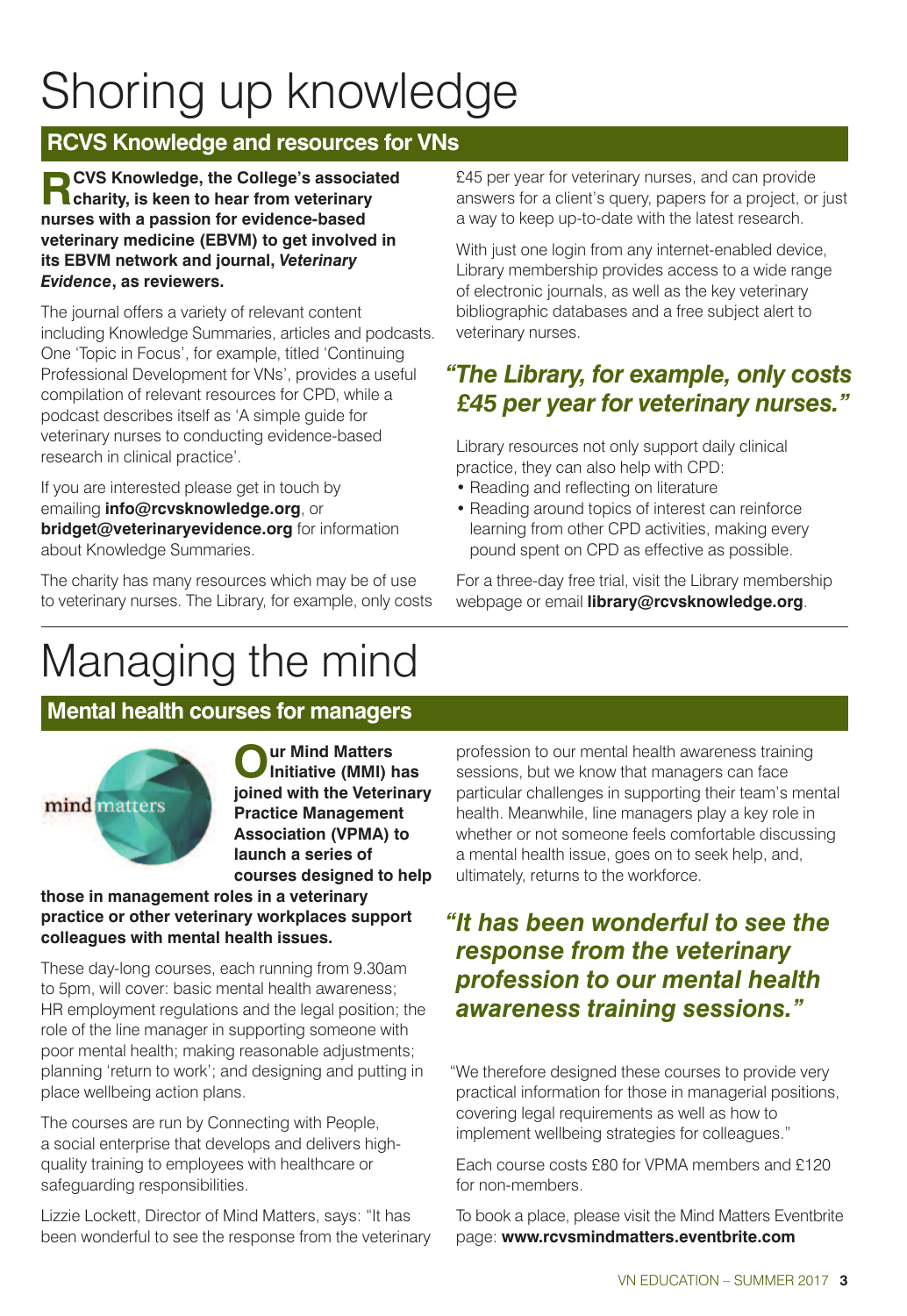### Latest TP numbers

#### **Government approval gained**

**As of the beginning of this year the total number of approved training practices (TPs) offering clinical training and work experience to student veterinary nurses stands at 2,515 compared to 2,372 at the beginning of 2016.**

Here is a comparison of TPs and student veterinary nurse numbers on a regional basis as at 14 March 2017.

| <b>TP Region</b>   | <b>Training</b><br>practices | <b>Student</b><br><b>VNs</b> |
|--------------------|------------------------------|------------------------------|
| Overseas           | 1                            | 36                           |
| South West England | 187                          | 403                          |
| South England      | 420                          | 827                          |
| Greater London     | 239                          | 512                          |
| Wales and Borders  | 134                          | 261                          |
| Midlands           | 249                          | 688                          |
| Central England    | 158                          | 319                          |
| East England       | 209                          | 513                          |
| North West England | 221                          | 454                          |
| Fast Midlands      | 149                          | 391                          |
| Northern England   | 287                          | 618                          |
| Southern Scotland  | 133                          | 292                          |
| Northern Scotland  | 64                           | 128                          |
| Northern Ireland   | 57                           | 92                           |
| Channel Islands    | $\overline{7}$               | 15                           |
| <b>Total</b>       | 2,515                        | 5,449                        |

## Admitted to the zoo

#### **Venue for new VN ceremonies**

**For the remainder of this year we will be hosting our regular admissions ceremonies for newly qualified veterinary nurses joining the Register at a brand new venue – ZSL London Zoo.**

The ceremonies will take place at 10.30am and 2.30pm on Tuesday 27 June and Tuesday 28 November with space for around 600 people at each ceremony, including the guests of nurses being registered. Tea, coffee and biscuits will be available before the ceremony and refreshments and canapés afterwards.



The deadline to apply to attend the June ceremony has now passed but the deadline to attend the November ceremony is Friday 22 September 2017. Nurses being admitted on to the Register are allowed two guests each.

The ceremonies will be held in the Prince Albert Suite at the Zoo and after the ceremony, the nurses and their invited guests will be able to look around the grounds of the zoo until closing time, free of charge.

If you wish to attend the November event or have any further questions then please contact Chloe Baxter, VN Admissions Officer, on **c.baxter@rcvs.org.uk**

# Raising VN Awareness

#### **College activities for VN Awareness Month**

**As part of VN Awareness Month this May we ran two webinars, aimed both at the veterinary professions and the public, and an Instagram campaign to raise awareness of the veterinary nurse profession.**

You can listen again to either of these webinars on the Webinar Vet website; 'Schedule 3 consultation – the Future of Veterinary Nursing' corresponded with our launch of a consultation on Schedule 3, and our public-facing webinar with Wendy Nevins

from the British Veterinary Nursing Association titled 'Veterinary nurses – there for you and your pet' provides practical advice to animal owners on making the most of their practice's veterinary nurses.

On Instagram we saw daily photos from the professional lives of Kathy Kissick, Racheal Marshall, and Louise O'Dwyer, demonstrating the varied careers open to veterinary nurses. To view them please visit our Instagram account, **@thercvs**.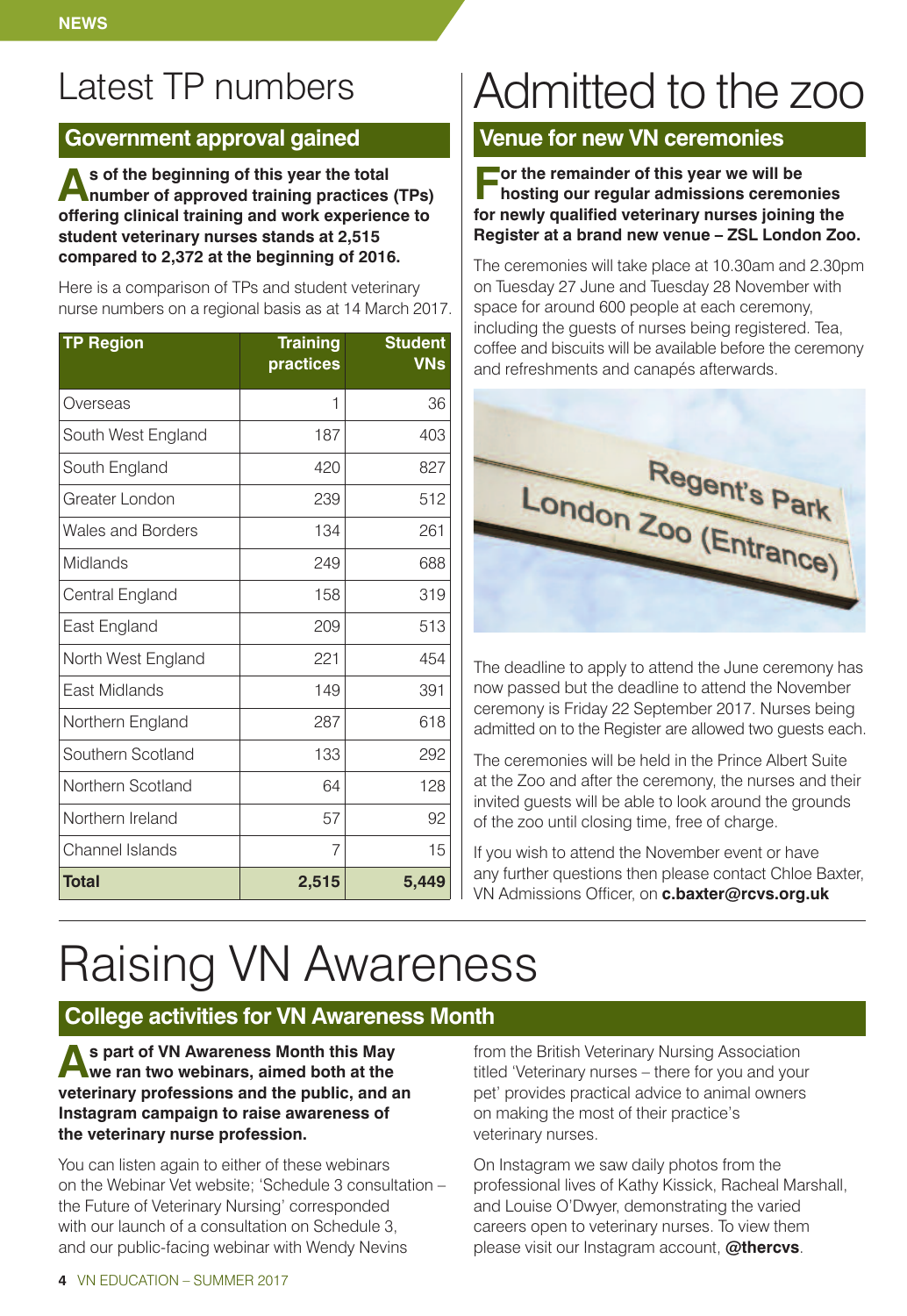### Examining fraud

#### **Advice on avoiding cheating at exams**

**I**n March of this year medical students at the University of Glasgow were asked to retak<br>an end-of-course practical assessment after **n March of this year medical students at the University of Glasgow were asked to retake online "collusion" between students was discovered. We would therefore like to remind tutors that the Quality Assurance Agency for Higher Education (QAA) provides relevant guidelines which may be useful in avoiding assessment fraud, as well as reminding students of the dangers of providing fraudulent signatures on documents to the College.**

The QAA particularly recommends that lecturers be vigilant when marking, and be alert to changes in style or structure. This can be facilitated by close marking of draft or formative assessments throughout the students' training, which provides familiarity with each student's style.

Additionally, we are still receiving a handful of fraudulently-completed documents each year, even in such important documents as applications to join the

Register. A verified forgery could lead to applicants being prevented from joining the Register, and even where this sanction is not taken, the potential registrant will be called for an interview with the Chair of VN Council and the Registrar and will be asked to explain their actions.

#### *"The QAA particularly recommends that lecturers be vigilant when marking, and be alert to changes in style or structure."*

We will also inform the student's further or higher education institution as well as their training practice, where applicable. If a student veterinary nurse is having trouble getting a signature or other details needed to complete their registration application, then they should, in the first instance, contact the Veterinary Nursing Department for help on 020 7202 0788 or **vetnursing@rcvs.org.uk**.

### A legend of VN education

#### **Kathy Kissick wins Golden Jubilee Award**



**We were pleased to announce Kathy Kissick as the winner of this year's Golden Jubilee Award, the highest honour we can bestow upon a veterinary nurse.**

Kathy Kissick is a trustee of the Alderney Animal Welfare Society and has previously acted as the Head of School for Veterinary Nursing and

Farriery Science at Myerscough College in Lancashire.

She qualified as a veterinary nurse in 1983 and, since then, has acted as an external examiner and adviser for a number of veterinary nursing course providers over the years and is currently on the editorial board for *The Veterinary Nurse*.

She has also been very active within the College, initially as a nursing examiner and then as both a Member and then Chair of the RCVS Veterinary Nurses Council.

Regarding the Award, Ms Kissick said: "I am delighted, honoured and humbled to accept the Golden Jubilee

Award and hope that I can continue to inspire veterinary nurses, throughout their careers, to always do the very best for their patients, clients and colleagues, and not to forget to follow their dreams."

#### *"I am delighted, honoured and humbled to accept the Golden Jubilee award and hope that I can continue to inspire veterinary nurses, throughout their careers."*

She was nominated by Lynne Kerrigan, a colleague and former student of Kathy's. In her nomination Mrs Kerrigan said: "Kathy has become a role model for both aspiring and qualified veterinary nurses through her relentless passion and tenacity to raise the profile of veterinary nursing and her continuous drive to achieve improved recognition and protection of the title veterinary nurse."

Kathy will receive the accolade at this year's RCVS Day, our Annual General Meeting and Awards Day, which takes place on Friday 7 July at the Royal Institute of British Architects (see page 11).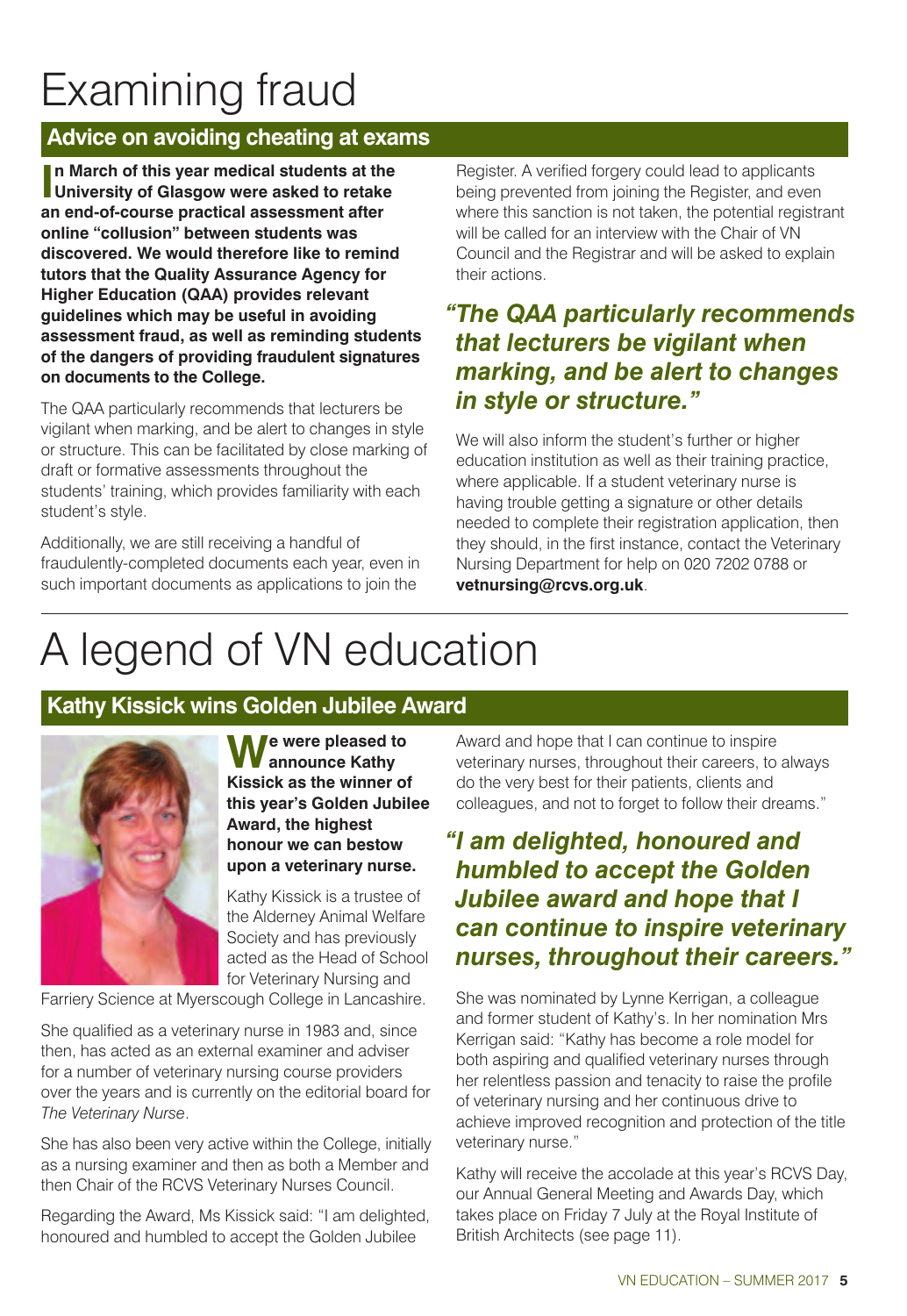# New approach to learning hours

#### **Recognition of 'blended learning'**

**The College has changed its policy towards the amount of 'learning hours' that student veterinary nurses are expected to undertake on a face-to-face basis and instead focus on an outcomes-based approach to learning.**

Under our previous policy veterinary nursing training courses were expected to feature at least 700 hours of face-to-face learning for student veterinary nurses. However, it has been recognised for some time that this policy was too prescriptive and didn't recognise the fact that an increasing amount of learning is done remotely, for example, via webinar, Skype and through online assessment tools.

Research conducted by Lily Lipman, our Qualifications Manager, looked at 'blended learning' approaches on various licence to practise qualifications (medical nursing) and found that many aspects of such courses were delivered online, for example, through webinars, virtual classrooms and live virtual tutorial sessions, interactive PowerPoints and electronic assessment methods.

The research was discussed at the March meeting of VN Education Committee. Committee members considered that different students had different learning needs and preferences – for example, Lily's research found that some students felt they learnt more through distance learning rather than having to attend lectures.

Lily commented: "Ultimately the decision was that we should be focusing on the outcomes achieved by veterinary nursing students attending the courses rather than specifying what percentage of the course should be delivered face-to-face or online and so on.

"In order to support this outcomes-based approach we will be placing more of an emphasis on student feedback and the quality of the clinical skills training and preparation that is essential for workplace-based learning.

"Online provision will be subject to the same quality measures checked for face-to-face teaching, and it is imperative that standards of veterinary nurse education remain high. Centres and universities are therefore advised to monitor student learning, feedback and attendance with online learning elements, and ensure these measures are equally as auditable as traditional classroom teaching.

"However, we will also be advising further and higher education institutions that the blended learning approach means they have to remain flexible. Different students have different learning processes and so they need to ensure, as far as possible, that their students are comfortable with the way that the courses are being delivered.

"On a similar note it is also vital that support is made available for students in both their training centre and training practice. Some students doing distance learning reported that they found it difficult to seek advice and guidance from tutors at evenings and weekends and that some practices did not allocate specific learning time during the working day. It is important that, during the allotted hours of online teaching, tutors are readily available for students to ask questions and seek support, as would be the case with face-to-face teaching."

If you have any questions about the change in requirements, please contact Lily on **l.lipman@rcvs.org.uk** or 020 7202 0756.

# Revised handbooks published

#### **Info for educators and training practices**

#### Our series of handbooks about veterinary nursing education<br>have been republished and are available to download from **our website.**

There are three handbooks currently available: one for awarding organisations and higher education institutions; one for centres/ colleges delivering veterinary nurse qualifications; and one for training practices.

Each handbook sets out accreditation criteria and how we quality assure levels of education and training as well as giving other useful information such as the Day-one Competences and Day-one Skills documents and what Schedule 3 of the Veterinary Surgeons Act means in practice.

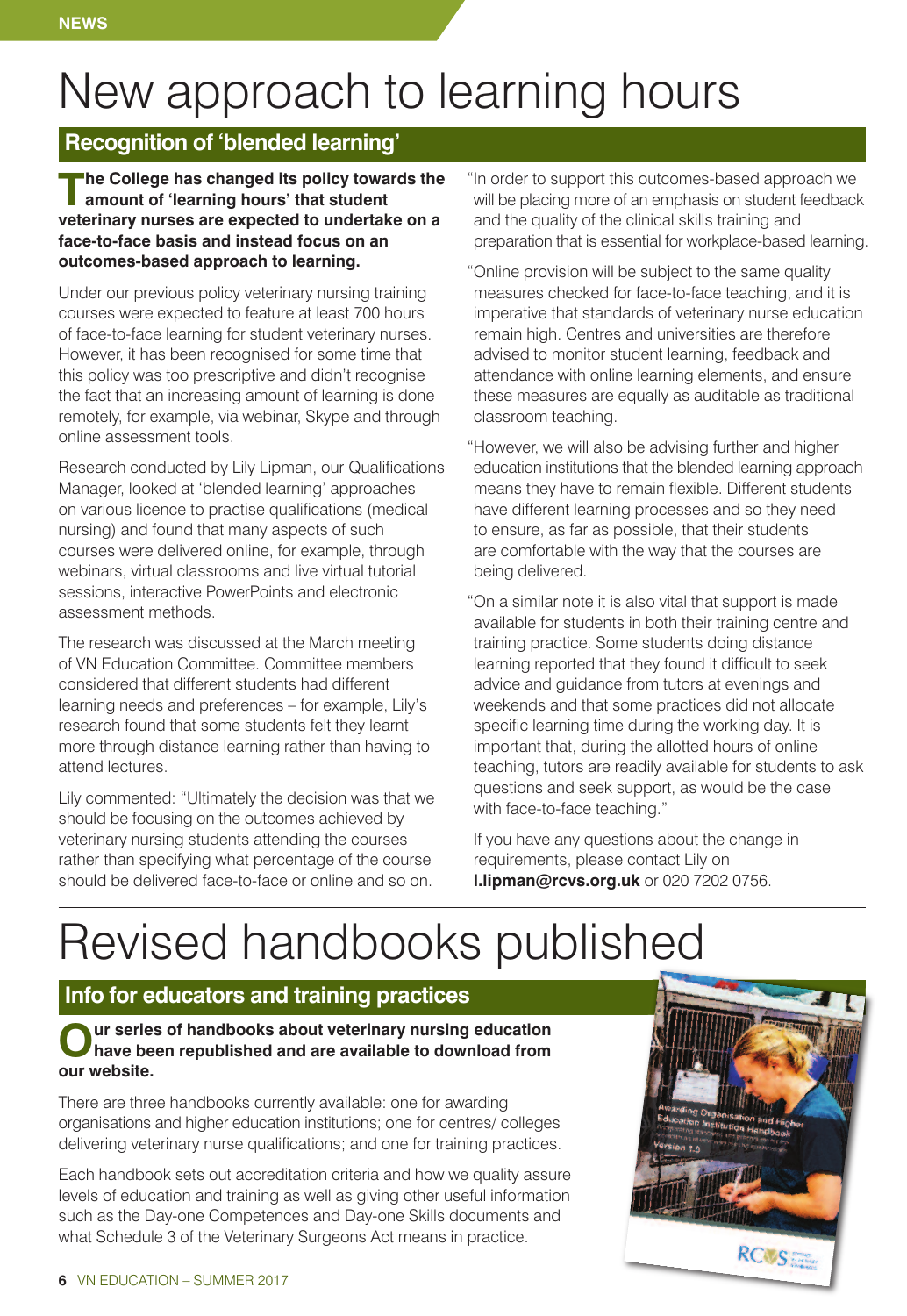### Apprenticeships update

#### **Government approval gained**

**The Veterinary Nursing Apprenticeship Group's new apprenticeship standard for veterinary nursing has received sign off from Robert Halfon, the Minister of State for Apprenticeships and Skills, and the group is now working on an assessment plan.**

The Group, which comprises the College, veterinary nursing educators and a number of major employers, was set up to design a new standard for veterinary nursing apprenticeships under the Government's Trailblazer agenda. The standard demonstrates what an apprentice veterinary nurse would be doing in day-to-day practice and the skills required of them and was approved subject to some minor changes.

#### *"The standard demonstrates what an apprentice veterinary nurse would be doing in day-today practice."*

While the standard has been approved the Group is currently working on developing an assessment plan which would set out how those employing apprentice veterinary nurses would assess the progress of apprentices to ensure that they achieve the College's Day-one Skills and Competences and are therefore fit to enter practice as registered veterinary nurses.

Apprenticeships, along with higher education and further education, are one of the three routes to entry to veterinary nursing available to prospective members of the profession.

### Enrol up, enrol up!

#### **New process hitting targets**

**Our Veterinary Nursing Department has recently been hitting its four-week targets for processing enrolments thanks to new administration procedures.**

For example, rather than receiving individual photocopies of prospective student veterinary nurses by post or email, the Department has been sending secure USB drives to the centres for them to upload pictures of the whole cohort.

The Department is also using a flowchart that sets out what actions need to be undertaken, and when, in terms of student enrolments.

All this means that enrolments have been processed within four weeks of receiving the correctly completed enrolment form and the enrolment fee being paid.

### Consulting on future of veterinary nursing

#### **Your views on Schedule 3 needed**

**At the beginning of May we launched <sup>a</sup> consultation on Schedule 3 of the Veterinary Surgeons Act, which provides that veterinary surgeons may direct registered or student veterinary nurses to carry out limited veterinary surgery, to ask how it could be clarified and reformed to bolster the role of VNs in practice.**

The consultation came out of our research for our joint VN Futures project with the British Veterinary Nursing Association (pages 8 and 9) which found that there was some uncertainty around the interpretation of Schedule 3 in clinical practice, including the fact that many nurses do not undertake Schedule 3 work (or are uncertain if they do), while some veterinary surgeons are reluctant to delegate such tasks.

As a result of this research one of the key ambitions of the *VN Futures Report and Action Plan* was to create a 'clarified and bolstered VN role via a reformed Schedule 3'. This consultation aims to establish on a firmer footing how Schedule 3 is interpreted in practice and we are particularly keen to hear from student veterinary nurses as well as those registered veterinary nurses and veterinary surgeons involved in training VNs.

Liz Cox, Chair of VN Council and the Schedule 3 Working Party that drew up the consultation, said: "With this survey we hope to get a better steer on how Schedule 3 is used and interpreted in practice on a day-to-day basis and gather views on where both veterinary surgeons and veterinary nurses feel the current legislation could be clarified. Furthermore, we also want to know if there are areas of practice that are currently prohibited to nurses under current Schedule 3 arrangements that the professions believe could be opened up to veterinary nurses as a means of bolstering the profession."

The consultation is being conducted by the Institute for Employment Studies, an independent not-for-profit centre of research and consultancy in public employment policy and HR management, and was sent by email to all veterinary nurses, student veterinary nurses and veterinary surgeons in May. The deadline for responding to the consultation is **Wednesday 7 June 2017**. All responses will be handled confidentially.

If you haven't received the email or have deleted or lost it, please contact Ben Myring, RCVS Senior Policy and Public Affairs Officer, on **b.myring@rcvs.org.uk**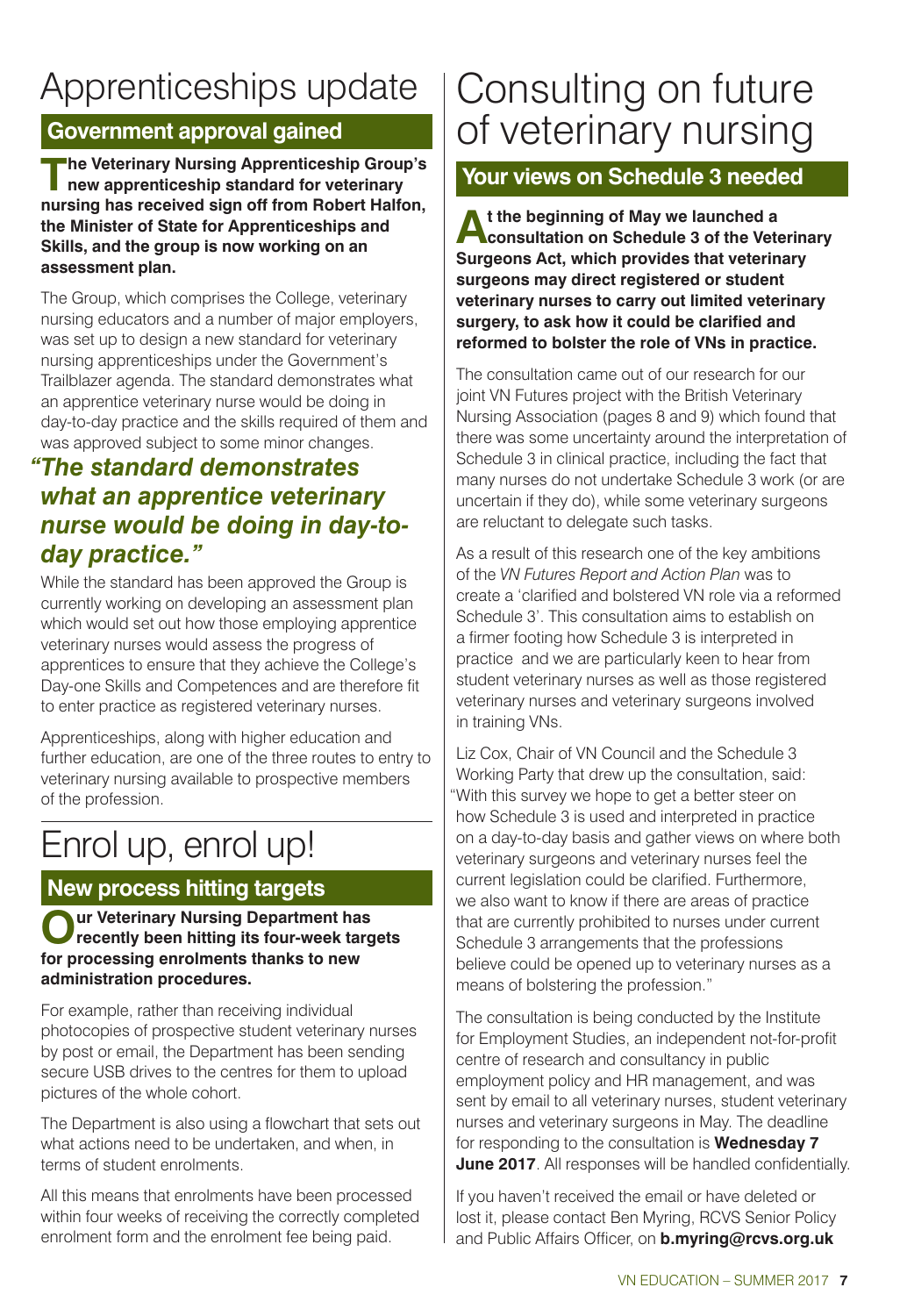# Ambitions into action

#### **An update on VN Futures**

**VN Futures, a joint project between the College and the British Veterinary Nursing Association (BVNA) that created a blueprint for the future of the veterinary nursing profession, isolated six ambitions to achieve by 2020 (see listed below). The VN Futures Action Group then created a number of development groups focusing on each of these ambitions and creating specific actions to ensure their completion (also listed below).**



#### **Creating a sustainable workforce**

#### **Workforce** Chair – Fiona Andrew, former President of the BVNA

- Improve careers materials for schools
- Encourage more males into the profession via targeted marketing
- Develop VN Careers Ambassadors
- Explore social media (and TV) campaign to promote the role of the veterinary nurse
- Provide material for practices to use on their website to promote VNs within their practice
- Provide opportunities for overseas VNs and vets registering with the RCVS to be educated on the role of VNs in the UK
- Develop support for overseas graduated veterinary nurses

#### **VN Schools Council** Chair – Mary Fraser, Managing Director Girling & Fraser Ltd

- Develop peer support and/or mentoring mechanisms in all UK VN schools and improve support for VNs post-registration
- Review the syllabus
- Develop a VN Schools Council
- Establish inter-professional education and training for veterinary students and VNs along with inter-professional CPD
- Review the approach to recruiting and selecting VN students

### Ambitions Manuel Morking parties

#### **Structured and rewarding career paths**

#### **Post-registration** Chair – Dot Creighton, former President of the BVNA

- Establish a working party to further canvass opinion on post-qualifications awards
- Develop advanced practitioner qualifications or status
- Develop an evidence-based resource

#### **Leadership** Chair – Renay Rickard, President of the VPMA

- Develop lifelong learning in leadership
- Explore ways to develop the next generations of VN leaders

#### **Confident, resilient, healthy and well-supported workforce**

#### **Mind Matters Initiative** Director – Lizzie Locket, Deputy CEO of RCVS

This project, launched in 2015 and funded by the RCVS, aims to improve the mental health and wellbeing of those in the veterinary team including students, veterinary nurses, veterinary surgeons and practice managers.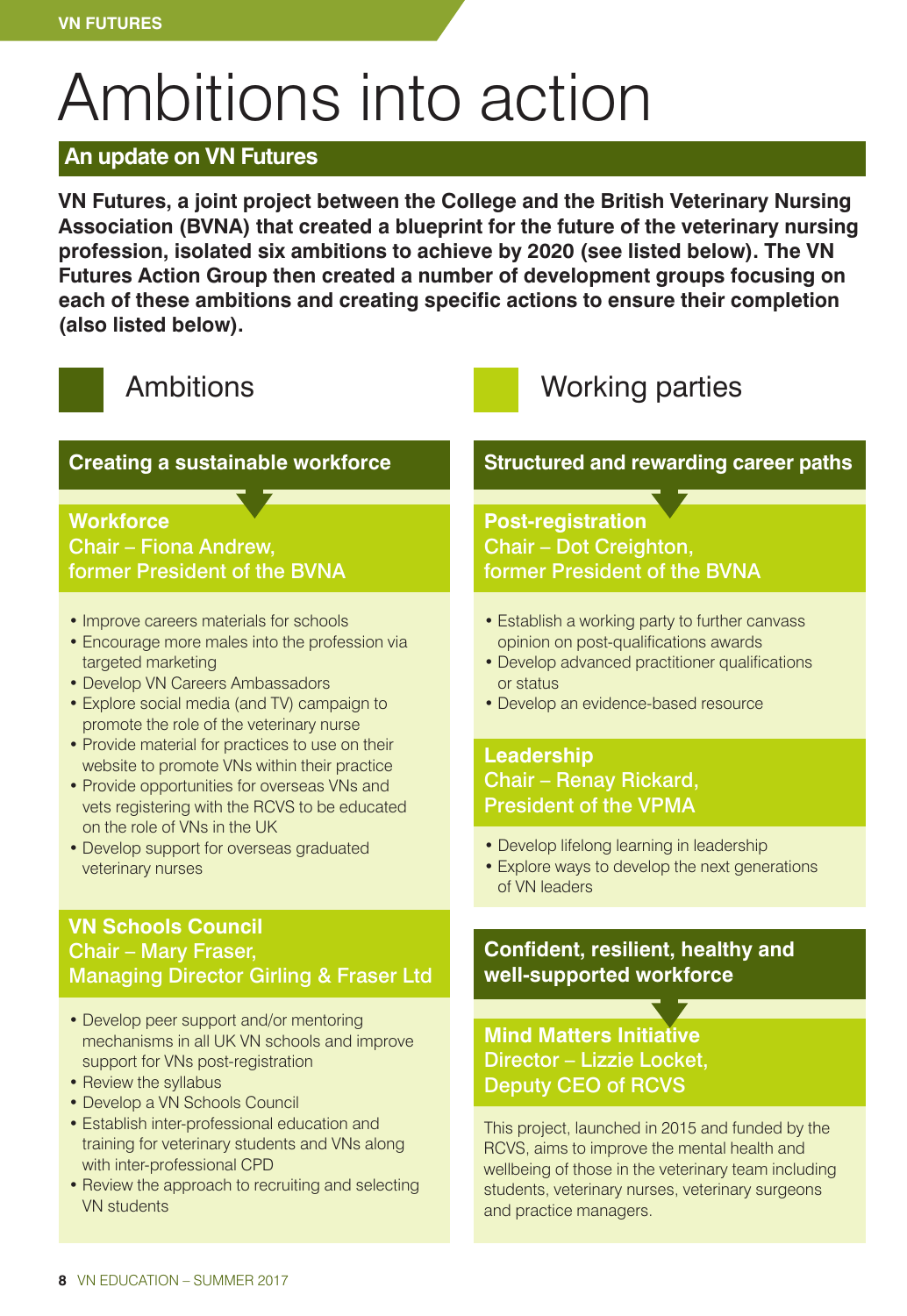

#### **Proactive role in One Health**

#### **One Health** Chair – Helen Ballantyne, veterinary nurse and medical nurse

- Develop links with human-centred nurses in practice
- Explore the development of a cross-profession committee
- Empower VNs to become more involved with, and lead on, public health campaigns
- Research and develop the district nurse role

#### **Maximising nurses' potential**

#### **Career Progression Development** Chair – Renay Rickard, President of the VPMA

- Encourage maximising individuals nurses' strengths
- Actively promote performance review
- Encourage charging for nurse time and skills
- Encourage flexible working

#### **Training practices** Chair – Liz Cox, Chair of VN Council

• Increase the number of training practices

#### **A clarified and bolstered VN role via reformed Schedule 3**

#### **Schedule 3 Working Party** Chair – Liz Cox, Chair of VN Council

- Establish a formal working party that will review the evidence assembled by the VN Futures project, and consider possible reform to Schedule 3 and related guidance
- The working party may also consider proposals to separate the delegation rights of VNs from those of farmers
- The working party will aim to report its recommendations to RCVS Council by March 2017

Some of these groups have already sprung into action, such as the One Health Working Party which has collaborated with the Royal College of Nursing on smoking cessation. The Careers Progression Group has also already met twice, and is planning four regional events, the first of which will take place at Hartpury College in Gloucester on 11 July and will focus on veterinary nurses as managers. For details about how to attend this event, please contact Claire O'Leary from the RCVS Veterinary Nursing Department on **c.oleary@rcvs.org.uk**.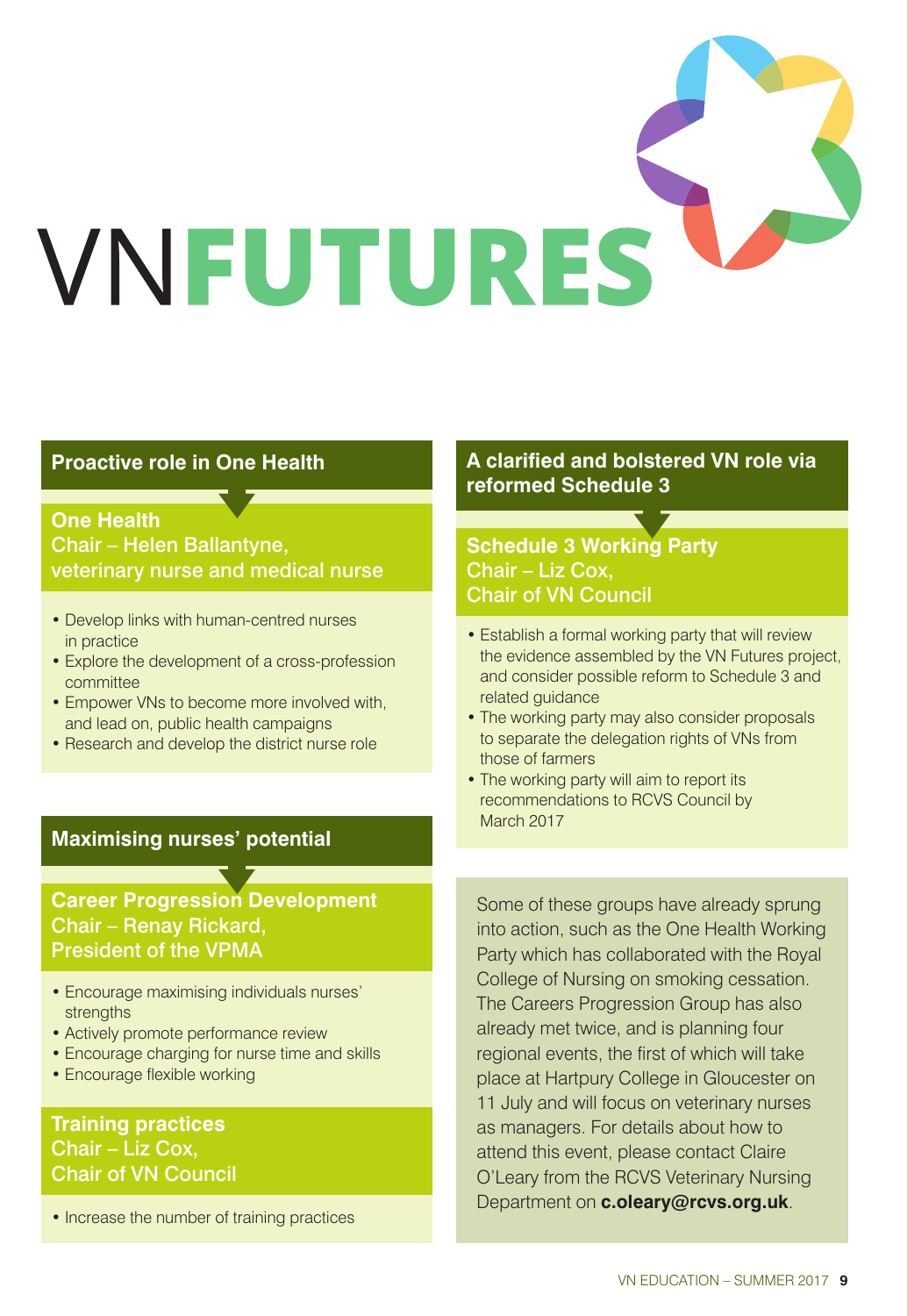### College stance on Brexit

#### **Three principles published**

**I Article 50 by the Prime Minister, we published n March this year, ahead of the triggering of our 'Brexit Principles' setting out how we, as a regulator, would seek to mitigate the challenges and take advantage of the opportunities offered by the UK leaving the European Union.**

The three principles are: that vital veterinary work continues to get done; that high standards of animal health and welfare remain and improve; and that the RCVS continues to be a global force for good. These principles will inform our relationship with the Government and our European counterparts during the ongoing Brexit negotiations.

The individual policies under these three headings include looking at upskilling and extending the role of veterinary nurses to enable a multi-skilled workforce, employed in roles that better suit their skills and are sufficiently adaptable to changes in employment patterns. We will also be looking developing measures to support VNs to have thriving and successful careers and, therefore, boost rates of retention, and to ensure that EU VNs working in the UK are allowed to stay indefinitely.

The full text of the College's Brexit principles can be found here: **www.rcvs.org.uk/brexit**

### 2017 Vetnnet conference

#### **Punters heading to Cambridge**

**The Veterinary European Transnational Network for Nursing Education and Training (Vetnnet) will be holding its next conference in the UK in Cambridge.**

The meeting will take place between Wednesday 20 and Friday 22 September 2017 at Downing College. Vetnnet is a European Network for everyone involved in veterinary nurse training and brings together colleges, veterinary associations, accreditation bodies and veterinary nurse associations and the conference will feature workshops aimed at teachers, managers and facilitating organisations.

The theme of this year's conference is the transition to clinical practice. Speakers will include our President for 2017–18, Professor Stephen May, who will be talking about reflective learning, as well as VN Council members Andrea Jeffery and Hilary Orpet on professional behaviours in practice for students.

There will also be access to Pan-European Practical Assessment System (PEPAS) tasks, which will give delegates an insight into the system as a potential resource to use in their training programmes.

# ACOVENE board meeting

#### **New website and VN Futures Europe**

**The most recent board meeting of the Accreditation Committee for Veterinary Nurse Education (ACOVENE) took place at Porto in Portugal in March 2017 and was chaired by Julie Dugmore, our Director of Veterinary Nursing.**

ACOVENE is a voluntary organisation founded in 2007 to accredit veterinary nurse education programmes in Europe and the RCVS, as regulator of veterinary nursing education, has been a member from the outset. The organisation currently accredits 70 veterinary nurse training programmes including in Belgium, Italy, The Netherlands, Norway, Portugal and the Republic of Ireland.

Among the issues discussed at the board meeting was the imminent launch of a revamped website for ACOVENE (**www.acovene.org**) and the fact that ACOVENE representatives will be joining Lily Lipman, our Qualifications Manager, on several of her quality

assurance visits throughout the course of 2017 in an observational and training capacity.

Delegates also discussed the possibility of launching a VN Futures Europe to look at the issues facing the veterinary nursing profession across the continent and to help it prepare for and set out a blueprint for its future.

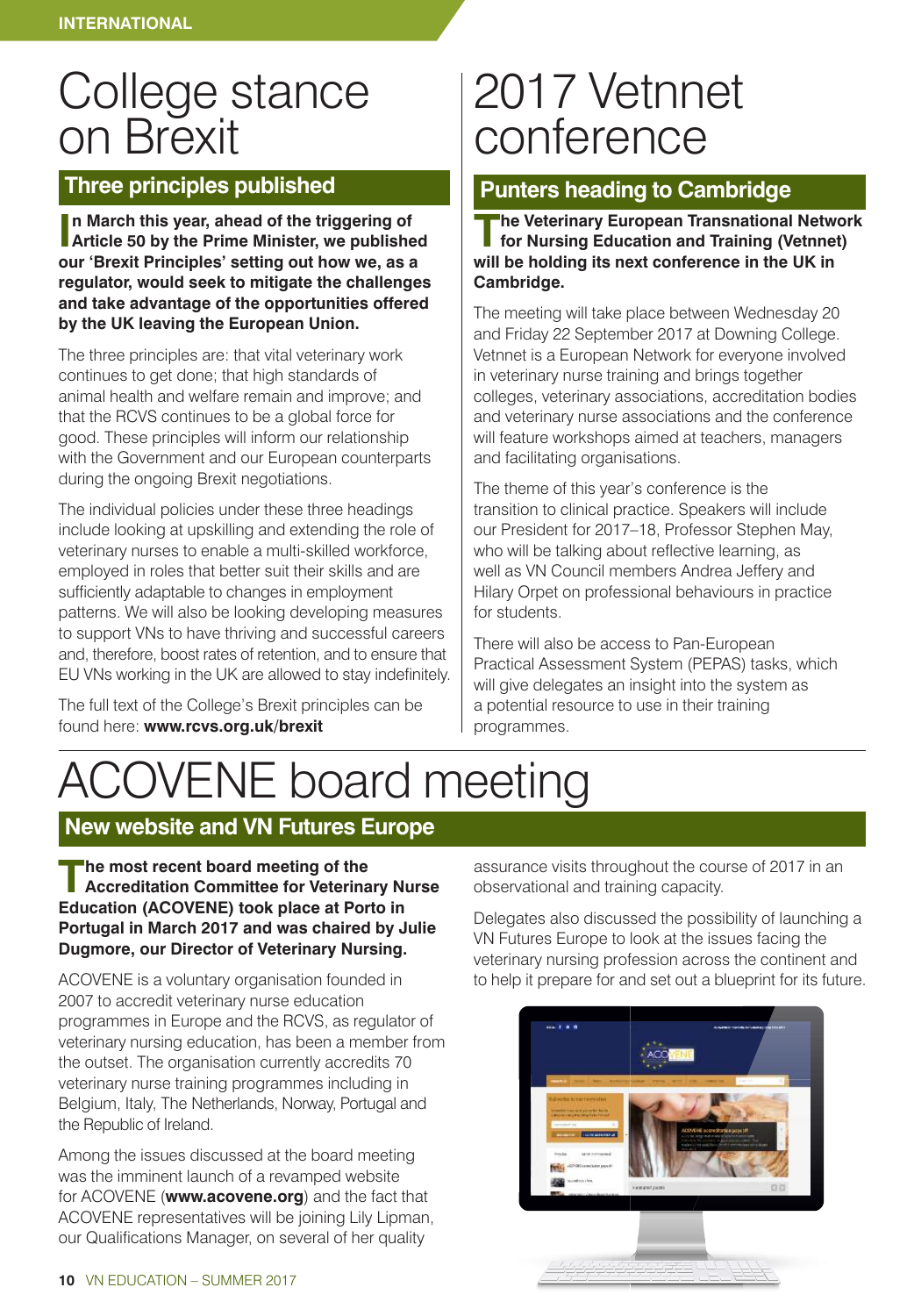# RCVS Day 2017

#### **DipAVNs to receive awards at ZSL**

**This** year we will be holding a special<br>
ceremony for veterinary nurses receiving a<br>
ceremony<br>
consumers **Diploma in Advanced Veterinary Nursing (DipAVN) at ZSL London Zoo on Tuesday 27 June 2017 (see page 4).**

Julie Dugmore, Director of Veterinary Nursing, said: "In previous years the DipAVNs have been given out as part of the RCVS Day proceedings but this year we decided to trial a new event concentrating solely on those achieving the diplomas and veterinary nurses more generally.

"We would like to thank London Zoo for hosting this event which will be a great day out for our diploma holders and their friends and family."

Meanwhile this year's RCVS Day – our Annual General Meeting and Awards Day – takes place on Friday 7 July at the Royal Institute of British Architects. Veterinary nurses are still very welcome to attend the occasion which will see the newly elected VN Council members take up their four-year terms (see page 2) and Kathy Kissick, the former Chair of VN Council, receiving a Golden Jubilee Award.

If you wish to attend RCVS Day then please contact Emma Lockley, Senior Events Officer, on **e.lockley@rcvs.org.uk**. Lunch will be included but please note that tickets are assigned on a firstcome, first-served basis.

### Join us at BVNA **Congress**

#### **Schedule 3 update**

#### **Representatives from the College will be attending this year's BVNA Congress in Telford from Friday 6 to Sunday 8 October 2017.**

Among our activities over the course of the event will be a talk by Julie Dugmore, our Director of Veterinary Nursing, and Natalie Heppenstall, Standards and Advisory Officer, on the *Code of Professional Conduct for Veterinary Nurses* and current developments regarding Schedule 3.

On our stand we will be promoting our current activities and projects including our Mind Matters Initiative, Practice Standards Scheme and VN Futures.

### The College is heading to Countryfile!

#### **Promoting to the public**

**The College will be back exhibiting at BBC Countryfile Live this year, from 3 to 6 August 2017 on the grounds of Blenheim Palace in Oxfordshire.**

We will be promoting the various services we offer to the public, including Find a Vet and the Practice Standards Scheme (PSS) while providing information and guidance on starting a career in the veterinary and veterinary nursing professions.

This is the second year we have attended BBC Countryfile Live and last year we handed out around 1,500 canvas bags containing Find a Vet and PSS leaflets and merchandise, and received about 200 submissions to our special 'Find a Vet' and PSSthemed games and competitions.

This year we will be in the pet area opposite the Dog Arena!

### Northern Ireland question time

#### **All members of practice team invited**

**We will be hosting one of our regular Regional Question Times at the Hilton Hotel in Belfast on the evening of Tuesday 13 June 2017 allowing members of the professions to put their questions and concerns directly to the College.**

All members of the practice team are invited to attend the free event, which takes place between 6.30pm and 10pm and includes dinner and drinks.

The evening will be chaired by RCVS President Chris Tufnell with other RCVS Officers and senior staff on hand to answer any queries which arise. Possible topics for discussion could include the local impact of Brexit, the Schedule 3 review, the Practice Standards Scheme, the Mind Matters Initiative and the alternative dispute resolution trial.

#### To book a place visit **www.rcvs.eventbrite.com**

In the afternoon before the event we will be holding a series of free 30-minute Practice Standards Scheme surgeries with our PSS Assessor Anne Lawson for practices that want to find out more about the Scheme or have an upcoming assessment. To book one of these surgeries visit: **www.rcvs.org.uk/forms/belfast-pss-surgeries**/